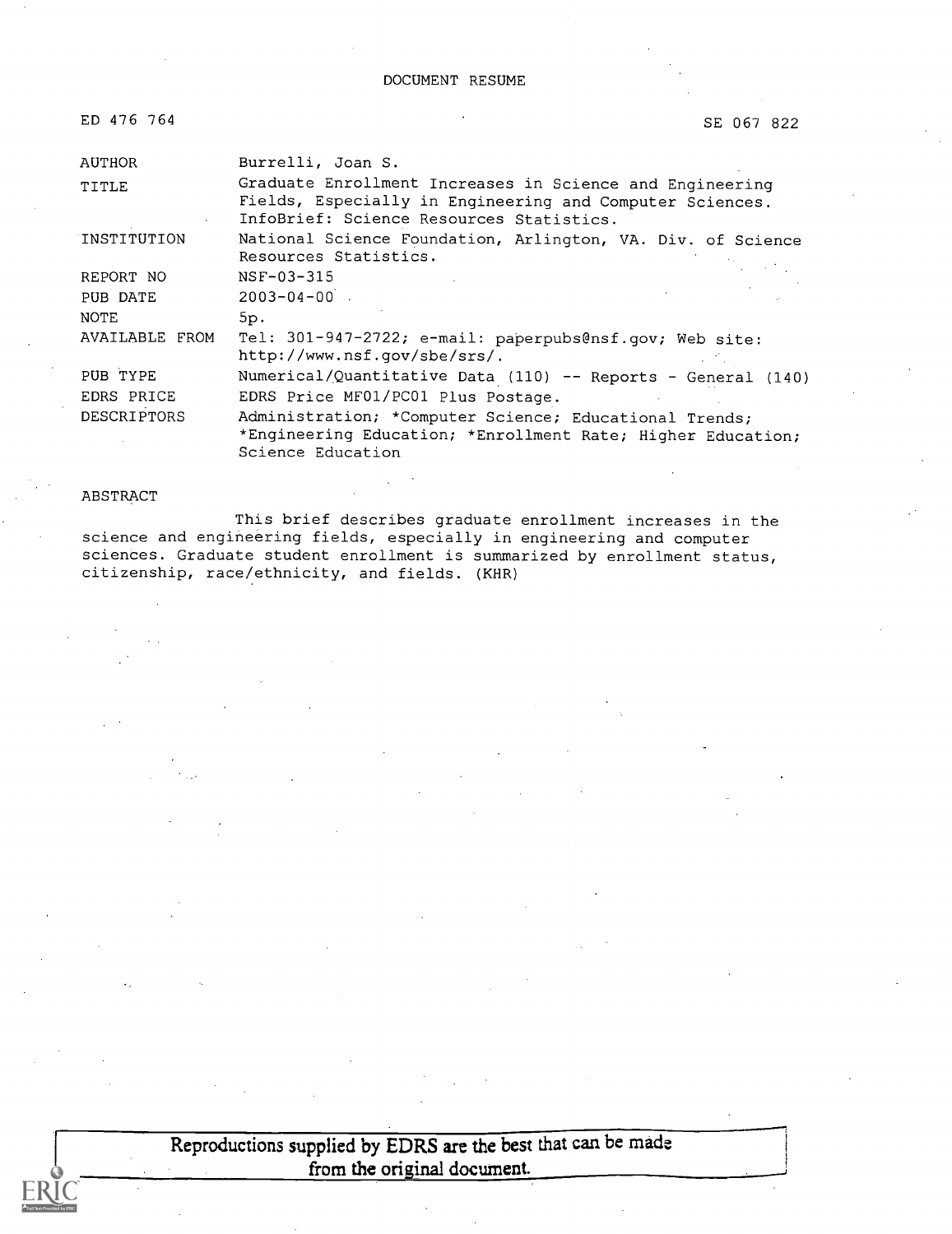Minor changes have been made to mprove reproduction quality.

U.S. DEPARTMENT OF EDUCATION Office of Educational Research and Improvement EDUCATIONAL RESOURCES INFORMATION CENTER (ERIC)

This document has been reproduced as received from the person or organization

NSF 03-315 Apri12003

Points of view or opinions stated in this document do not necessarily represent official OERI position or policy.

#### Science Resources Statistics

originating it.

National Science Foundation Directorate for Social, Behavioral, and Economic Sciences

### GRADUATE ENROLLMENT INCREASES IN SCIENCE AND ENGINEERING FIELDS, ESPECIALLY IN **ENGINEERING AND COMPUTER SCIENCES**

#### by Joan S. Burrelli

ED 476 764

 $\overline{\text{In}}$  fall 2001, approximately 429,500 students were  $\perp$  enrolled in science and engineering (S&E) programs at the graduate level, a 4 percent increase from the fall 2000 number of approximately 414,700 (table 1). Despite the increases, the number of science and engineering graduate students in 2001 was still below the 1993 peak of approximately 435,700. Full-time enrollment increased 4 percent, while part-time enrollment increased 2 percent, from 2000 to 2001. About 70 percent of science and examering graduate students are enrolled full time.

#### Enrollment by Citizenship

An increase of students with temporary visas accounts for much of the recent increase in graduate science and engineering enrollment. Enrollment of students with temporary visas increased 9 percent from approximately 121,800 in 2000 to approximately 133,300 in 2001 (table 1). Increases for such students were greatest in engineering (up 11 percent) and computer sciences (up 16 percent) (figure 1). The number of computer sciences graduate students with temporary visas rose 133 percent between 1994 and 2001. Students with temporary visas now make up almost half of graduate students in computer sciences and in engineering.

The number of U.S. citizens and permanent residents enrolled in graduate science and engineering programs increased 1 percent from 2000 to 2001, reversing a decline that began in 1994. Among U.S. citizens and permanent residents, the number of white, nonHispanic graduate S&E students was about the same in 2001 as it was in 2000, signalling a possible halt in the decline in white enrollment. Between 1993 and 2001, enrollment of white graduate students in science and engineering programs dropped 20 percent. Minority enrollment in graduate S&E programs increased from 2000 to 2001, continuing steady increases in most years throughout the period from 1993 to 2001. Enrollment of black and Hispanic graduate students rose 4 percent and enrollment of American Indian/Alaskan Native graduate students rose 5 percent from 2000 to 2001. The number of U.S. citizen and permanent resident Asians/Pacific Islanders enrolled in graduate S&E programs increased 5 percent in that time period (table 1).

#### **网络海洋学 医神经病 医肠下腺炎 医尿道性**

Computer sciences enrollment was up 10 percent.

#### Enrollment by Field

**BRACKASSAS** 

Graduate enrollment rose in most science fields in 2001, although the numbers of students remained lower than in the early 1990s. The greatest gain in enrollment (10 percent) was in computer sciences. The only major field experiencing declines in enrollment was earth, atmospheric, and ocean sciences (down 1 percent) (table 2).

Engineering enrollment rose 5 percent in 2001, the third increase in as many years. Graduate enrollment in all

**BEST COPY AVAILABLE** 

Information and data from SRS—the Division of Science Resources Statistics—are available on the web at: <http: / /www.nsf.gov /sbe /srs/ >. For more information about obtaining reports, contact paperpubs@nsf.gov or call 301-947-2722. For NSF's Telephonic Device for the Deaf, dial 703-292-5090.

267822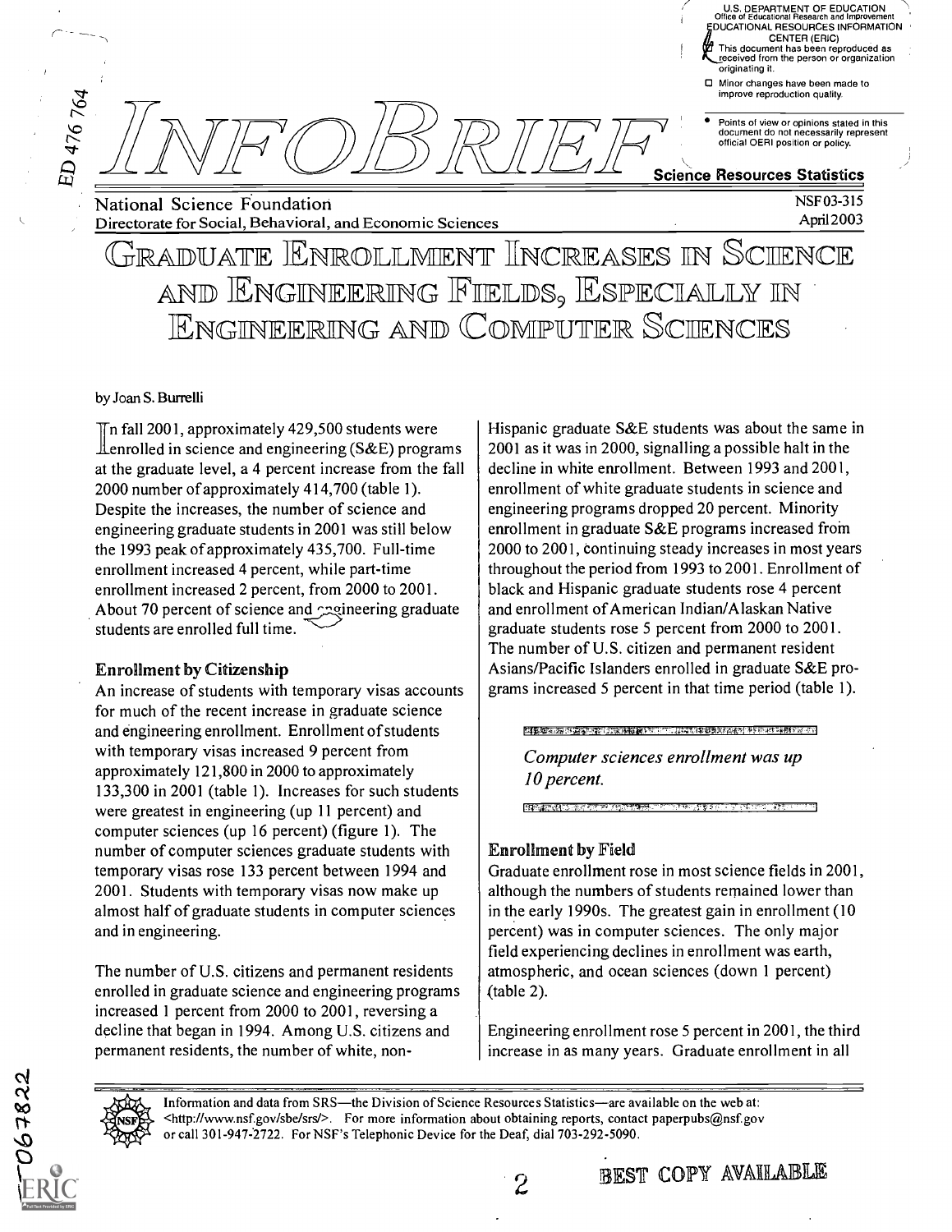| Characteristic                        | 1993    | 1994    | 1995    | 1996    | 1997    | 1998    | 1999    | 2000    | 2001    |
|---------------------------------------|---------|---------|---------|---------|---------|---------|---------|---------|---------|
|                                       | 435.703 | 431.114 | 422,438 | 415.148 | 407.597 | 404.809 | 411.257 | 414.683 | 429,492 |
|                                       | 293.902 | 292 975 | 287.164 | 284,033 | 280.664 | 278.941 | 283.911 | 292.020 | 304.476 |
|                                       | 141.801 | 138.139 | 135.274 | 131.115 | 126.933 | 125.868 | 127.346 | 122.663 | 125,016 |
|                                       | 279.178 | 272.021 | 262.248 | 253,499 | 245.608 | 241.406 | 242.832 | 243.882 | 251.848 |
|                                       | 156.525 | 159.093 | 160.190 | 161,649 | 161.989 | 163.403 | 168,425 | 170.801 | 177.644 |
| U.S. citizens and permanent residents | 330.037 | 328.998 | 323.935 | 317,043 | 308.636 | 302.837 | 301.367 | 292.845 | 296.194 |
|                                       | 256,755 | 255,633 | 245.831 | 238.001 | 227.975 | 220.631 | 216.785 | 206.163 | 205.757 |
| Asian or Pacific Islander             | 24.047  | 26.470  | 25.901  | 25,928  | 26,012  | 26.724  | 27.575  | 26,226  | 27,659  |
|                                       | 17.111  | 17.610  | 18,285  | 19.066  | 19,341  | 19,649  | 20,330  | 20,977  | 21,773  |
|                                       | 13,380  | 13.273  | 14.112  | 14.571  | 14.984  | 15.485  | 16.533  | 17,220  | 17,983  |
| American Indian/Alaskan Native        | 1,309   | 1,382   | 1.516   | 1.538   | 1.599   | 1.607   | 1,556   | 1.604   | 1.687   |
| Other or unknown race/ethnicity       | 17.435  | 14.630  | 18.290  | 17,939  | 18.725  | 18.741  | 18,588  | 20.655  | 21.335  |
| Students with temporary visas         | 105.666 | 102.116 | 98,503  | 98,105  | 98.961  | 101.972 | 109,890 | 121.838 | 133.298 |

#### Table 1. Graduate student enrollment in science and engineering, by enrollment status, citizenship, and racelethnicity: 1993-2001

SOURCE: National Science Foundation/Division of Science Resources Statistics, Survey of Graduate Students and Postdoctorates in Science and Engineering, 2001.



SOURCE: National Science Foundation/Division of Science Resources Statistics, Survey of Graduate Students and Postdoctorates in Science and Engineering, 2001.

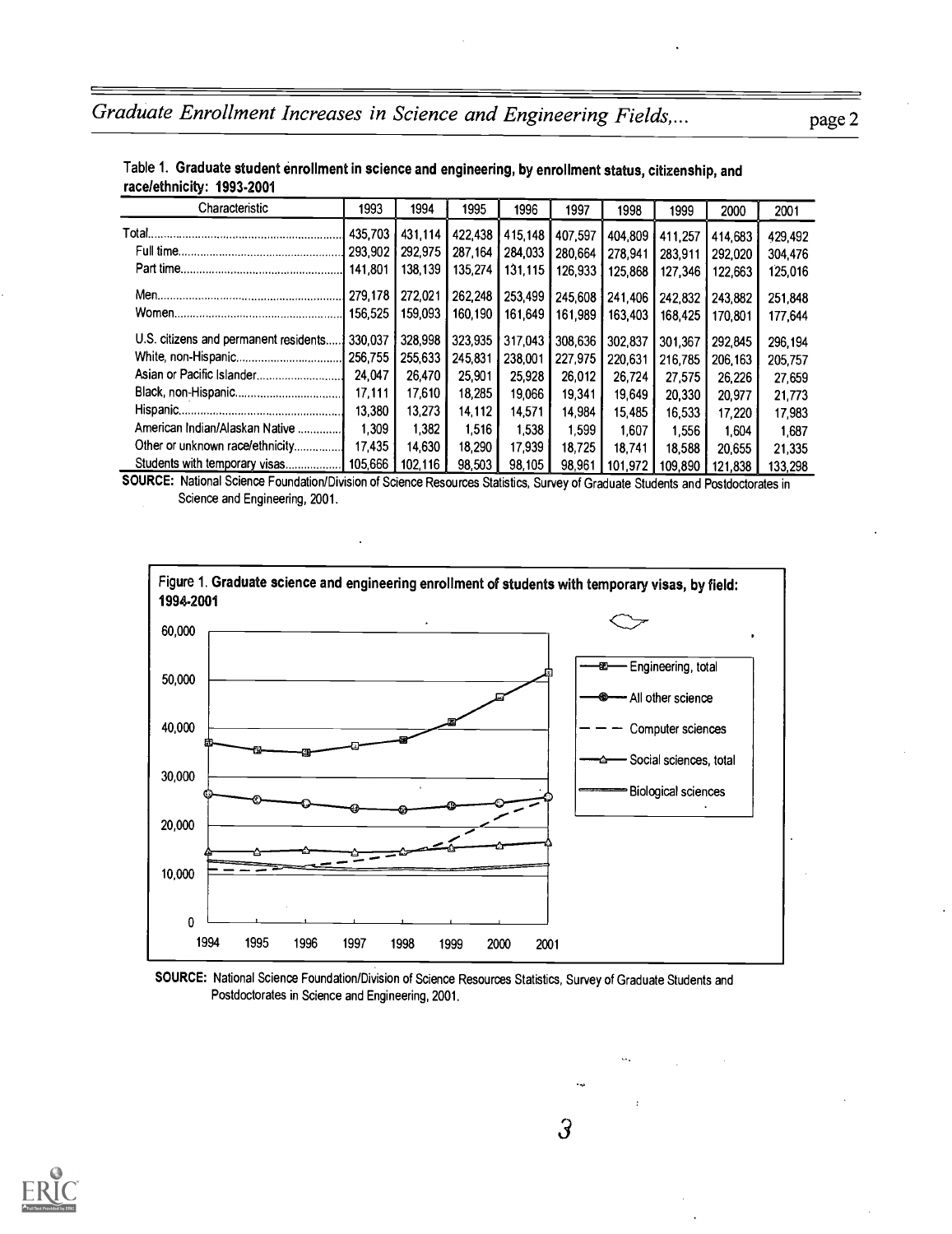| Table 2. Graduate student enrollment in science and engineering, by field: 1994-2001 |          |         |         |         |         |         |         |         |
|--------------------------------------------------------------------------------------|----------|---------|---------|---------|---------|---------|---------|---------|
| Field                                                                                | 1994     | 1995    | 1996    | 1997    | 1998    | 1999    | 2000    | 2001    |
| Total, science and engineering fields                                                | 431,114  | 422,438 | 415 148 | 407.597 | 404,809 | 411,257 | 414,683 | 429.492 |
|                                                                                      | 318,090  | 315,237 | 311 924 | 306,449 | 304,771 | 309,566 | 309,999 | 319,986 |
|                                                                                      | 34,466   | 33,399  | 32,333  | 31,105  | 30,575  | 30,691  | 30,463  | 30,988  |
|                                                                                      | 973      | 912     | 874     | 778     | 820     | 832     | 888     | 916     |
|                                                                                      | 19,803   | 19,570  | 19,334  | 18.774  | 18,482  | 18,416  | 18,188  | 18,300  |
|                                                                                      | 13,162   | 12,425  | 11,728  | 11,147  | 10,809  | 10,869  | 10,836  | 11,264  |
|                                                                                      | 528      | 492     | 397     | 406     | 464     | 574     | 551     | 508     |
| Earth, atmospheric and ocean sciences, total                                         | 15,957   | 15,716  | 15,183  | 14,548  | 14,258  | 14,083  | 13,940  | 13,841  |
|                                                                                      | 1,109    | 1,072   | 1,086   | 1,092   | 965     | 913     | 963     | 924     |
|                                                                                      | 7.713    | 7,582   | 7,304   | 6,959   | 6,687   | 6,637   | 6.595   | 6,544   |
|                                                                                      | 2.870    | 2,723   | 2,615   | 2,479   | 2,562   | 2,624   | 2,668   | 2,585   |
| Other earth, atmospheric, and ocean sciences                                         | 4,265    | 4,339   | 4,178   | 4,018   | 4.044   | 3,909   | 3.714   | 3,788   |
|                                                                                      | 19,573   | 18,504  | 18,008  | 16,719  | 16,485  | 16,257  | 15,646  | 16,663  |
|                                                                                      | 34,158   | 33,458  | 34,626  | 35,991  | 38,027  | 42,560  | 47,594  | 52.196  |
|                                                                                      | 12,242   | 12,422  | 11,974  | 11,852  | 11,844  | 11,988  | 11,684  | 11,911  |
|                                                                                      | 58,033   | 58,680  | 58,060  | 57,044  | 56,994  | 57,115  | 56,494  | 57,826  |
|                                                                                      | 54,554   | 53,641  | 53,122  | 53,126  | 52,557  | 51,864  | 50,704  | 50,798  |
|                                                                                      | 89,107   | 89,417  | 88,618  | 86,064  | 84,031  | 85,008  | 83,474  | 85,763  |
|                                                                                      | 2,289    | 2,338   | 2,117   | 2,043   | 1,995   | 2,014   | 2,079   | 2,161   |
|                                                                                      | 7,665    | 7,693   | 7,773   | 7,560   | 7,577   | 7,633   | 7,633   | 7,491   |
|                                                                                      | 12,913   | 12,673  | 12,080  | 11,097  | 10,701  | 10,562  | 10,778  | 11,340  |
|                                                                                      | 4,502    | 4,371   | 4,331   | 4,287   | 4,326   | 4,250   | 4,044   | 4,276   |
|                                                                                      | 387      | 401     | 409     | 443     | 508     | 557     | 532     | 571     |
| History and philosophy of science                                                    | 3,279    | 3,194   | 3,156   | 3,068   | 2,935   | 2,799   | 2,674   | 2,744   |
|                                                                                      | 34,317   | 34,298  | 33,252  | 32,083  | 30,828  | 31,381  | 31,179  | 31,850  |
|                                                                                      | 9.498    | 9,564   | 9,425   | 9,413   | 9.058   | 8,966   | 8,689   | 8,775   |
|                                                                                      | 987      | 941     | 923     | 948     | 857     | 741     | 745     | 808     |
|                                                                                      | 13,270   | 13,944  | 15,152  | 15,122  | 15,246  | 16,105  | 15,121  | 15,747  |
|                                                                                      | 113 0 24 | 107,201 | 103,224 | 101,148 | 100,038 | 101,691 | 104,684 | 109,506 |
|                                                                                      | 3,715    | 3,343   | 3,208   | 3,083   | 3,137   | 3,349   | 3,407   | 3,485   |
|                                                                                      | 2,750    | 2,732   | 2,732   | 2,847   | 2,905   | 3,121   | 3,241   | 3,593   |
|                                                                                      | 7,639    | 7,452   | 7,408   | 7,288   | 7,093   | 6,883   | 7,093   | 6,913   |
|                                                                                      | 19,925   | 19,218  | 18,528  | 17,193  | 16,517  | 16,226  | 16,494  | 16,604  |
|                                                                                      | 33,020   | 30,721  | 29,702  | 30,548  | 31,129  | 31,382  | 33,318  | 35,745  |
| Industrial/manufacturing engineering                                                 | 13,992   | 13,475  | 12,675  | 11,957  | 11,221  | 11,803  | 12,253  | 12,940  |
|                                                                                      | 17,761   | 16,363  | 15,509  | 15,045  | 14,696  | 14,956  | 15,457  | 15,831  |
| Metallurgical/materials engineering                                                  | 5,228    | 4,956   | 4,747   | 4,688   | 4,680   | 4,481   | 4,377   | 4,721   |
|                                                                                      | 14,222   | 13,897  | 13,462  | 13,187  | 13,340  | 13,971  | 13,421  | 14,395  |

 $\hat{\mathbf{r}}_1$ 

### Table 2. Graduate student enrollment in science and engineering, by field: 1994-2001

SOURCE: National Science Foundation/Division of Science Resources Statistics, Survey of Graduate Students and Postdoctorates Science and Engineering, 2001.



 $\overline{a}$ 

J.

 $\equiv$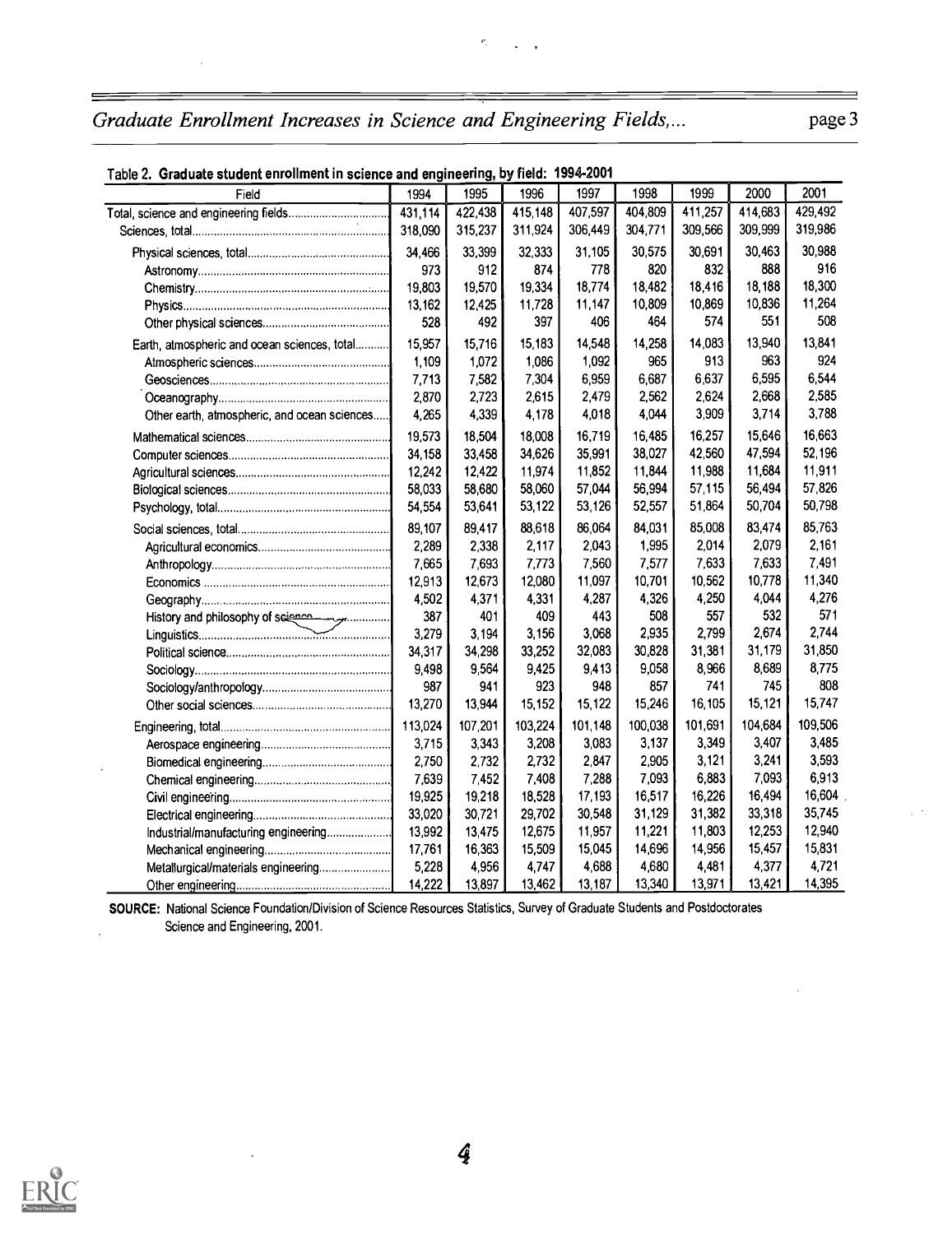Graduate Enrollment Increases in Science and Engineering Fields,...

page 4

engineering fields rose, with the exception of chemical engineering. The engineering fields with the greatest gains were biomedical engineering (up 11 percent), metallurgical/materials engineering (up 8 percent), and electrical engineering (up 7 percent).

Data presented in this InfoBrief are from the fall 2001 Survey of Graduate Students and Postdoctorates in Science and Engineering. Data were collected from approximately 12,000 departments at approximately 600 institutions of higher education in the United States and outlying areas. The departmental response rate was 99 percent; however, 14 percent of the responding departments required partial imputation of missing data.

More detailed data are available in the forthcoming report, Graduate Students and Postdoctorates in Science and Engineering: Fall 2001.

This InfoBrief was prepared by:

Joan S. Burrelli National Science Foundation Division of Science Resources Statistics Human Resources Statistics Program 4201 Wilson Boulevard, Suite 965 Arlington, VA 22230 703-292-7793 jburrelli@nsf.gov

**MSF 03-315** 

COLUMBUS OH 43210-1015 00Z# KENNA **KD** 6761 **CZWEĒ**  $2I<sub>M</sub>$ **JRIABASE** COORDINATOR **W2 MIONI BECKENN** The additional the continuous that the first of the

ING SID CODE ON LHE FVBEF (DO NOL HENNOVE FVBEF)<br>OL VDDHESS IS MEEDED D'IMDICYLE CHVMGE INCTOD-<br>MOLMISH LO HECEINE LHIS WYLEHVT D'I OHIL CHVMGE RETURN THIS COVER SHEET TO ROOM P35 IF YOU DO

OFFICIAL BUSINESS

PENALTY FOR PRIVATE USE \$300

ARLINGTON, VA 22230

**MOITIONAL SCIENCE FOUNDATION** 

୧**୫-**ର .o*N* Jim19។ **National Science Foundation** oiaq 2337 & 30at209 **ORAONATS OBTROSERS**